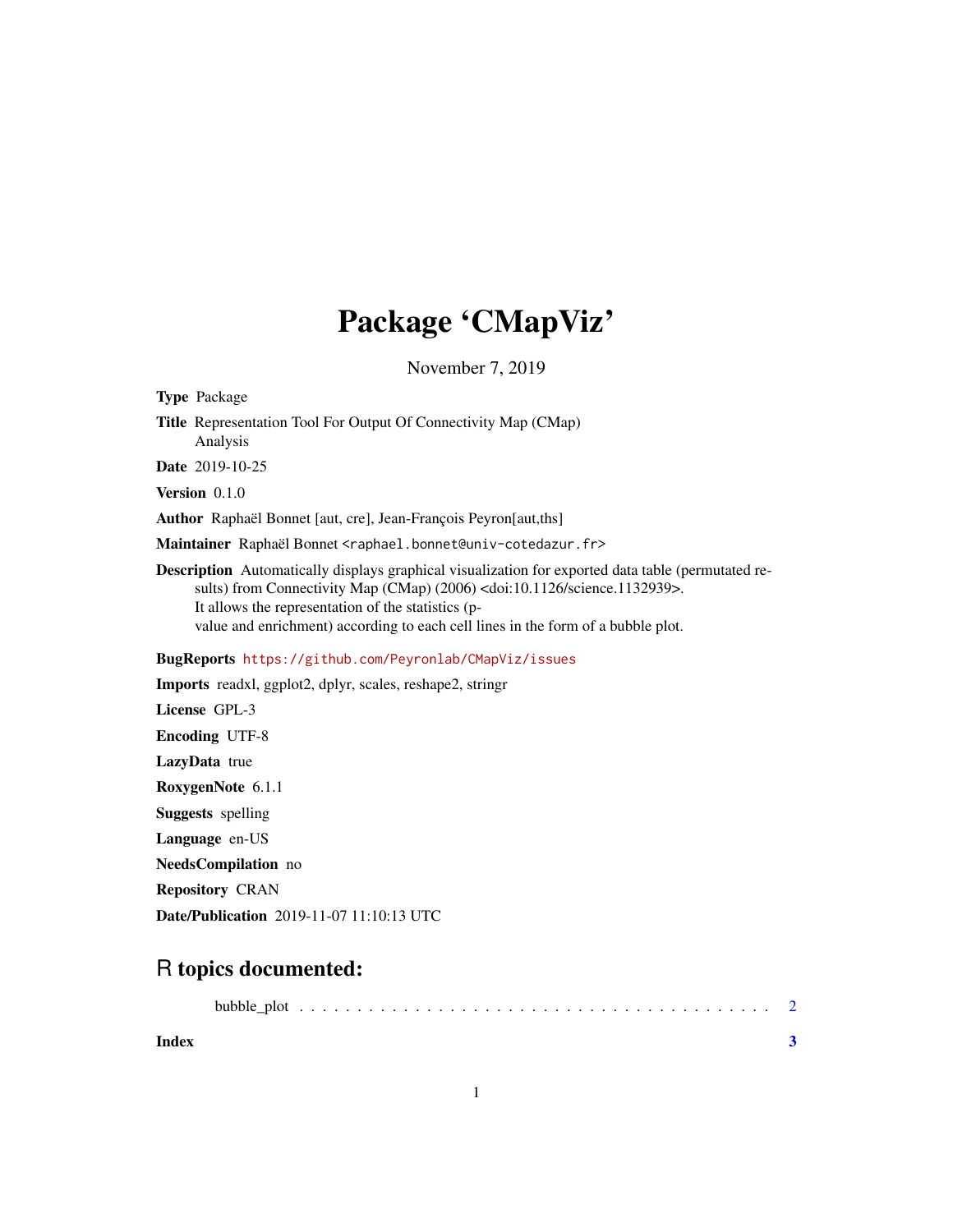#### Description

This function allows the user to represent the Connectivity Map (CMap) result table (broadinstitute) under the form of a bubble plot representing statistics and cell lines: - each drug is represented along the y axis according to its enrichment value - each drug is represented along the x axis according to the cell line tested and within the cell line according to batch specificity (0-50

#### Usage

```
bubble_plot(path, plot, enrichment, abs.enrich.cutoff=NULL, n.rep.cutoff=NULL ,
        jittering=FALSE, return.gg.table= FALSE, output_path = NULL)
```
#### Arguments

| what data to plot: molecules only (plot="molecules") or molecules by cell lines     |
|-------------------------------------------------------------------------------------|
|                                                                                     |
|                                                                                     |
|                                                                                     |
|                                                                                     |
|                                                                                     |
|                                                                                     |
| table prepared for ggplot, allows the user to customize the graphical representa-   |
| path for the experiment output folder, returns data table and figure (default=NULL) |
|                                                                                     |

#### Value

ggplot object - bubble plot

#### Examples

```
file.path <- system.file("extdata", "example.xls", package = "CMapViz")
#display results by cell lines, with negative enrichment (absolute cutoff: 0.5), and at least n=5.
#molecule position with respect of dotted line is the specificity of the molecule itself:
#left side of dotted line if specificity < 50 or right side of dotted line if specificity > 50 )
bubble_plot(file.path,
   plot = "cell.lines", enrichment = "negative", abs.enrich.cutoff = 0.5,
   n.rep.cutoff = 5, output_path = NULL
)
```